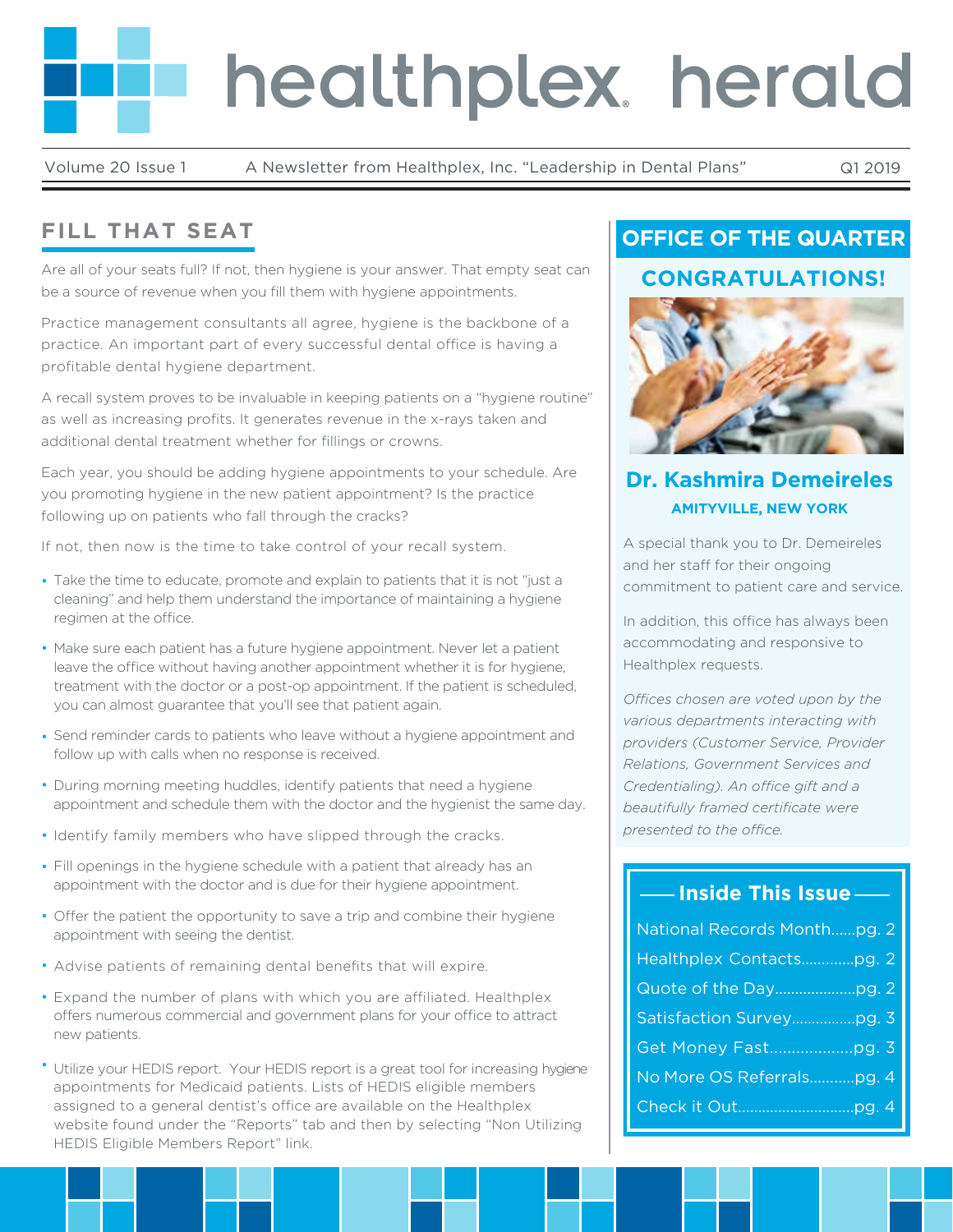# **APRIL IS NATIONAL RECORDS AND INFORMATION MONTH**

National Records and Information month is celebrated each year in April. It was started in 2002 by records information managers and was developed to promote good record keeping and information management and to emphasize the importance of having organized records.

Records are very important and it is essential to have your records organized and safely kept. Records provide transparency, accountability, evidence of transactions, provides resources for research and supports the decision making process.



A few simple steps can simplify the process:

- 1. Assign staff that is responsible for policies/procedures and auditing the records management program in your office. Training staff to handle records properly will ensure that they are accurate.
- 2. Keep your records safe by placing a reasonable system of security. Create a system that makes it easy to find the documents and records when you need them.
- 3. Determine how long you need to retain records and create a policy for disposing of them when they are no longer needed.

Consider the month of April as Spring cleaning for all the records you keep!

*"Twenty years from now you will be more disappointed by the things that you didn't do than by the ones you did do."*

*-Mark Twain*

# **HEALTHPLEX CONTACTS**

#### **healthplex.com**

### **Phone Numbers**

#### **Provider Hotline.......888-468-2183**

- 1: Eligibility *(Options)*
- 2: Urgent Referrals
- 3: Website Support
- 4: Claims Automated System
- Contracting *(Commercial Programs)* 5:
- Contracting *(Government Programs)* 6:
- 7: Panel Participation

## **UM Clinical Review....888-468-5182 Internet Support.........888-468-5171**

## **Fax Numbers** *(516 area code)*

| Claims542-2614                    |  |
|-----------------------------------|--|
| <b>Customer Service227-1143</b>   |  |
| <b>Provider Relations228-9571</b> |  |
| Referral Authorization228-5025    |  |

## **E-Mail**

 Info@healthplex.com ProviderRelations@healthplex.com Claims@healthplex.com Referrals@healthplex.com

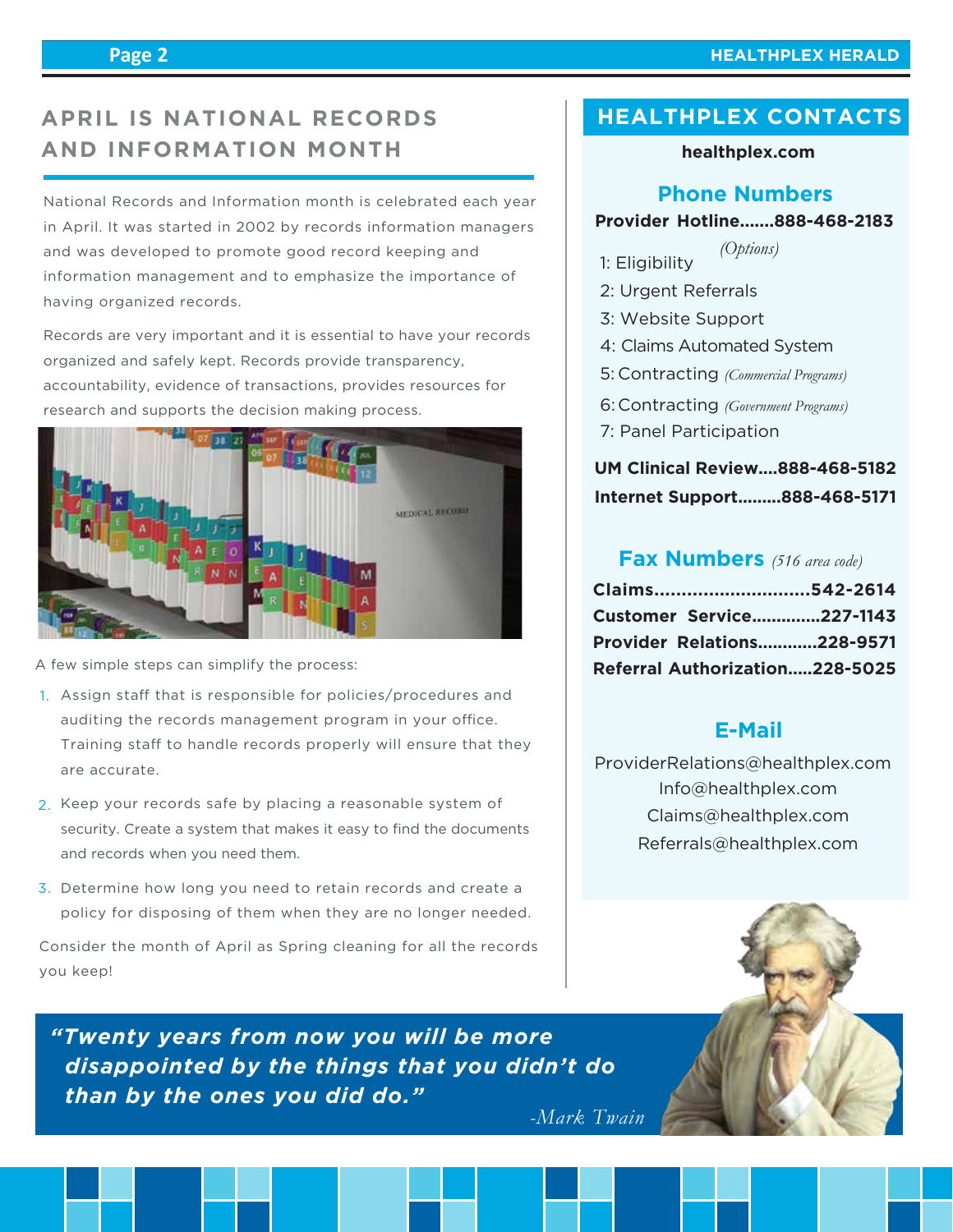## **2019 SATISFACTION SURVEY**

The 2019 Satisfaction Survey will be available on the Healthplex website starting April 1, 2019. We value your opinion and would like your feedback on your experiences and interactions with Healthplex in 2018. We strongly encourage you to complete the survey.

Complete the survey for a chance to win a \$300 gift card!

Please follow the below instructions to complete the survey and enter to win:

- 1. Go to healthplex.com and log in with your username and password.
- 2. Once you are logged in, you will see your inbox on the top right side of the page. The survey will be indicated in red.
- 3. Click on the Satisfaction Survey and complete.
- 4. Remember to complete a survey for each of your office locations and specialties.



Healthplex will only use the survey results to evaluate how we might improve both our programs and our overall relationship with out providers.

*Thank you in advance for taking the time to complete the Healthplex Dental Satisfaction Survey!*

## **GET MONEY FAST**

Cash flow and getting paid as quickly as possible should be a priority for the success of your practice. To ensure your timely payment:

#### Enroll with Direct Deposit:

- Avoid lost or damaged checks
- Avoid going to the bank
- Get access to funds sooner
- Help the environment
- Receive funds while away or on vacation
- Pay bills on time
- Switch banks with ease
- It's free

If you have not done so already, enroll with direct deposit and have access to your money sooner.

The enrollment form is available on the Healthplex website under "Forms"; just select "Provider Authorization Agreement for Direct Deposit Form".

EOBs will continue to go to the office/mailing address; you also have the option to go paperless and receive EOBs electronically, instead.

Once enrolled, you can view your "Direct Deposit Reports" on the Healthplex website under "Reports" and select one of the following choices:

- View deposits by check type
- View deposits by date range
- View daily deposit reconciliation

#### Enroll with E-Claims:

- Takes a few minutes and reduces your reimbursement wait time to days instead of weeks
- Submit claims almost instantaneously
- Confirm receipt of a claim
- Decrease administrative costs and increase productivity
- Eliminate data entry and follow-up steps required by paper claims
- Dental claims are submitted more efficiently and with fewer errors and omissions
- Reduce postage, supplies and mailing expenditures
- Send attachments for x-rays, periodontal charting etc. along with your claim